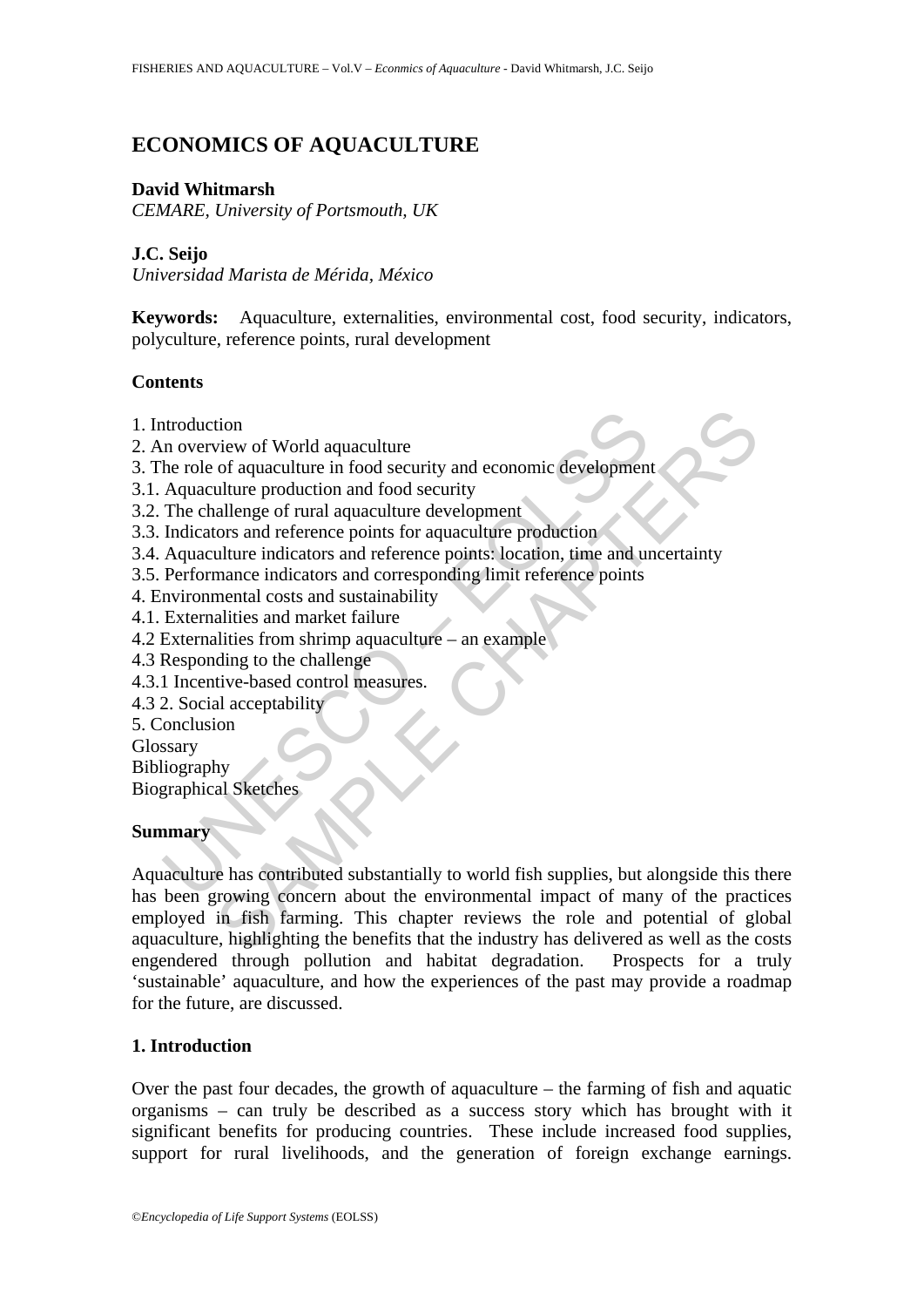Consumers have also been beneficiaries, as anyone who has lately bought farmed salmon or shrimp can testify; both these food items are widely available in supermarkets and considerably cheaper than 20 years ago. But there is a dark side to this development, at least in the view of many environmentalists and other critics. Aquaculture, it is claimed, is fundamentally unsustainable. That it is destructive of critical natural habitat, creates pollution through the release of chemicals and organic effluent, and jeopardises global food security by depleting stocks of wild caught fish which are used in aquaculture feed. Others would go further and insist that, where economic benefits have come from aquaculture, in many Developing Countries these have largely been appropriated by the wealthy few with little evidence that poverty has been alleviated.

ing at the way the industry has responded to economic press<br>cous conflicts likely to emerge as a result of future growth can be<br>presenting an overview of world aquaculture, and then go on to<br>il its role in economic develop the way the industry has responded to economic pressures and how<br>the way the industry has responded to economic pressures and how<br>injects likely to emerge as a result of future growth can be resolved. We<br>gig an overview of In this chapter we consider both the positive and negative aspects of aquaculture, looking at the way the industry has responded to economic pressures and how the various conflicts likely to emerge as a result of future growth can be resolved. We start by presenting an overview of world aquaculture, and then go on to consider in closer detail its role in economic development and food security. Particular attention is given to the use of indicators and reference points in the management and sustainable development of small-scale rural aquaculture. The theme of sustainability is considered from another aspect in the section which follows, where we examine the external costs associated with the environmental impacts of aquaculture and ways in which such costs can be 'internalised'. In the concluding section we look at the prospects for aquaculture in the new millennium and consider how the challenge posed by growing demand and rising prices can be met without encountering the problems that have been witnessed in the past.

## **2. An overview of World aquaculture**

The practice of growing edible fish in enclosures goes back many centuries, but the production methods which characterise the modern aquaculture industry have largely been developed since the 1960s. Commonly used systems include brackishwater or marine ponds (e.g. for shrimp), sea cages (e.g. for salmon, sea bass and sea bream), rafts and long lines (e.g. for molluscan shellfish such as mussels). Recent trends indicate a move to more offshore locations for some types of mariculture, as well as growing interest in the feasibility of land-based production systems for certain high value species (e.g. abalone). There are two features that are central to aquaculture and which distinguish it from capture fisheries: husbandry, which relates to the stewardship over the production process; and ownership, which defines the entitlement to benefits from the resource. These characteristics have been fundamental to the success of aquaculture, and indeed if we consider what has occurred within capture fisheries in recent years it is clear that the problems of this sector are in part attributable to the fact that 'husbandry' as such is impractical and ownership rights have been difficult to establish.

The contrasting development of capture fisheries and aquaculture is shown in Figure 1. Global supplies from the catching sector increased rapidly throughout the 1950s and 1960s, growing at some 6% p.a., but since that time the rate of increase has been more modest. The levelling off which has occurred in recent years is a reflection of the fact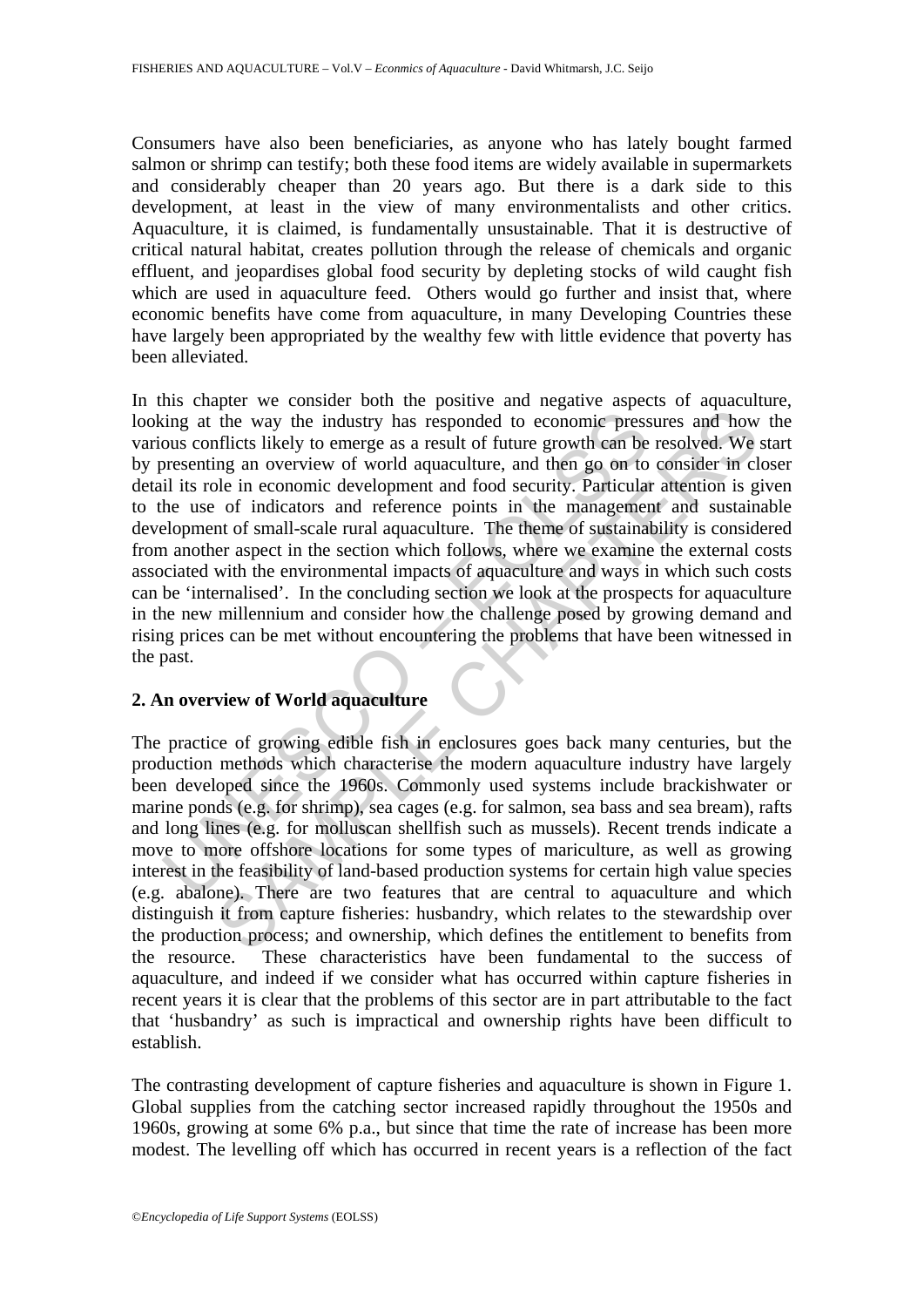that most fishing areas have reached their maximum potential, while in some cases (e.g. demersal fish caught in the NE Atlantic), landings have fallen as a result of overexploitation and catch restrictions. A very different picture emerges with aquaculture, which over the same period has grown consistently rapidly and now accounts for just under 40% of total world supplies of fish and other aquatic organisms.

Let us look at this in a little more detail. Aquaculture development has been heavily concentrated in Asia (Figure 2), which currently accounts for over 90% of production.



Figure 1: Production from aquaculture and capture fisheries (Source: FAO database)



Figure 2: Growth of aquaculture in Asia and the rest of the World (Source: FAO database)

Nine of the top ten aquaculture producing countries are Asian, with China alone in 2004 contributing \$36 billion worth of farmed aquatic production out of a World total of \$70 billion (Table 1). Growth of aquaculture has been especially prominent in Developing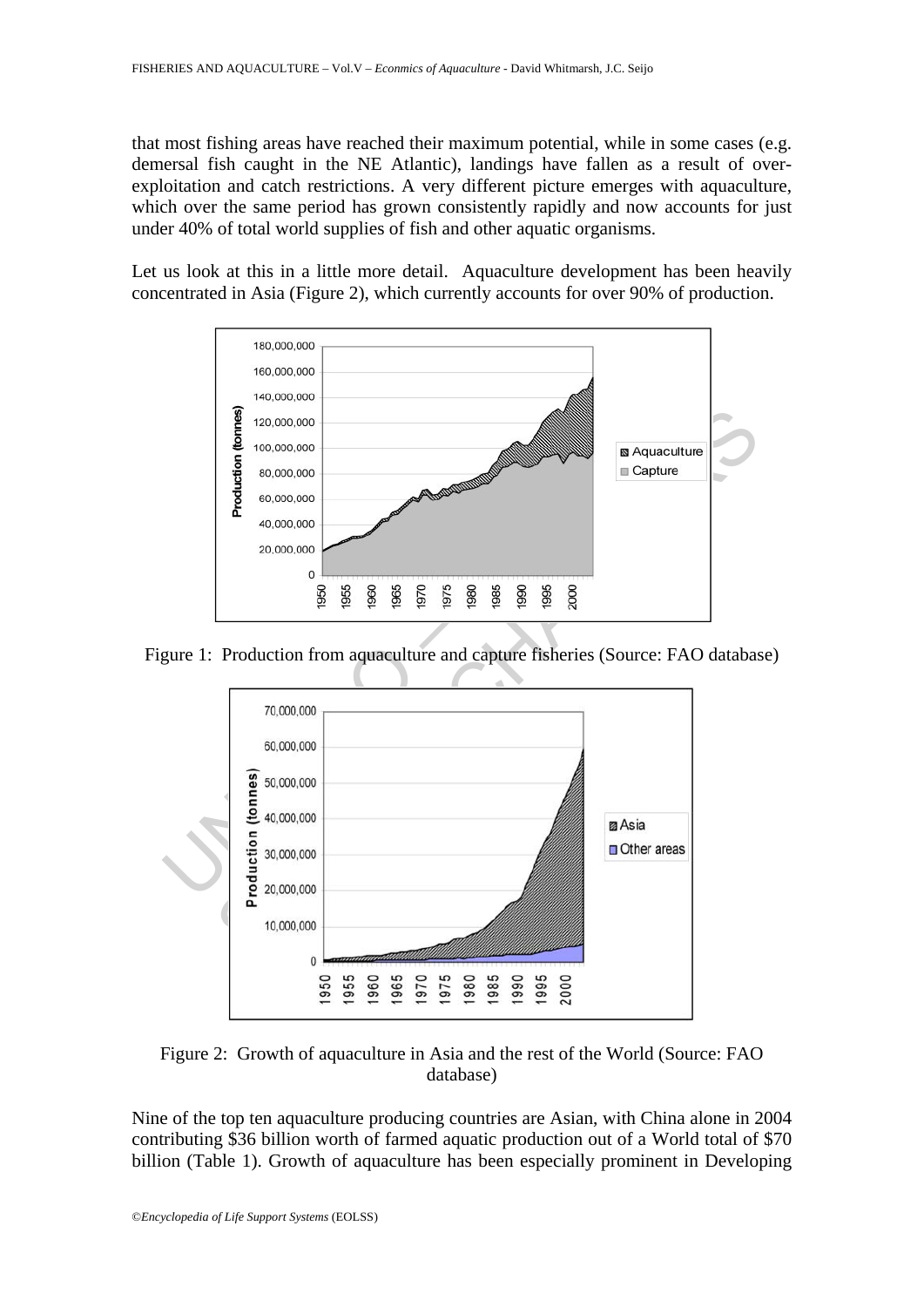| Country     | <b>Tonnes</b> | <b>Tonnes</b> | <b>Tonnes</b> | \$USM         | <b>\$USM</b>  | \$USM        | % of world      |
|-------------|---------------|---------------|---------------|---------------|---------------|--------------|-----------------|
|             | <b>Inland</b> | <b>Marine</b> |               | <b>Inland</b> | <b>Marine</b> |              |                 |
|             | waters        | waters        | <b>Total</b>  | waters        | waters        | <b>Total</b> |                 |
|             |               |               |               |               |               |              |                 |
| Bangladesh  | 856,708       | 58,044        | 914,752       | 1,168         | 195           | 1,363        | 2               |
| Chile       | 5,640         | 689,053       | 694.693       | 24            | 2,791         | 2,815        | $\overline{4}$  |
| China       | 18,960,292    | 22,369,316    | 41,329,608    | 21,251        | 14,746        | 35,997       | 51              |
| India       | 2,351,968     | 120.367       | 2,472,335     | 2,218         | 719           | 2,936        | 4               |
| Indonesia   | 796,520       | 672,092       | 1,468,612     | 892           | 1,271         | 2,163        | 3               |
| Japan       | 45,852        | 1,214,958     | 1,260,810     | 460           | 3,781         | 4,242        | 6               |
| South Korea | 25,299        | 927,557       | 952,856       | 147           | 1.065         | 1,212        | 2               |
| Philippines | 405,427       | 1,311,601     | 1,717,028     | 421           | 374           | 795          | $1\overline{ }$ |
| Thailand    | 365,501       | 807,365       | 1,172,866     | 350           | 1,237         | 1,587        | $\overline{2}$  |
| Viet Nam    | 767,813       | 460.804       | 1,228,617     | 1,186         | 1,273         | 2,459        | 3               |

Countries (Figure 3), which in 2004 together produced over \$58 billion of production (Table 2).





Figure 3: Growth of aquaculture in developed and developing countries (*Source:* FAO database)

| <b>Product group</b> | <b>Developed</b> | <b>Developing</b> | <b>Developed</b> | <b>Developing</b> |
|----------------------|------------------|-------------------|------------------|-------------------|
|                      |                  |                   |                  |                   |
|                      | Quantity         | Quantity          | Value            |                   |
|                      | [tonnes]         | [tonnes]          | [\$USM]          | Value [\$USM]     |
|                      |                  |                   |                  |                   |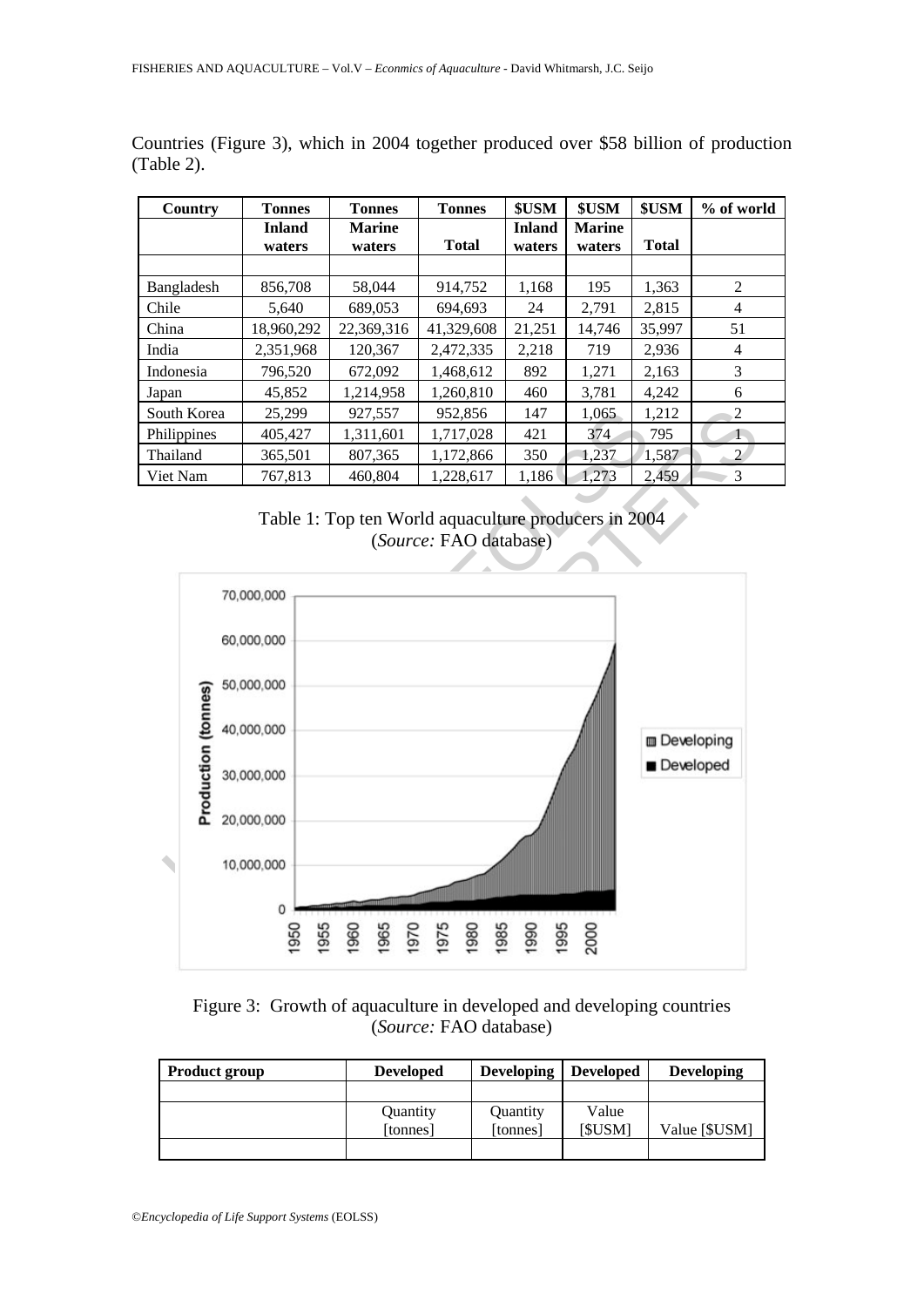| Aquatic plants                           | 487,487   | 13,439,580 | 1,038    | 5,771  |
|------------------------------------------|-----------|------------|----------|--------|
| Crustaceans                              | 42,587    | 3,637,166  | 124      | 14,237 |
| Diadromous fishes                        | 1,329,162 | 1,522,353  | 4,314    | 4,032  |
| Freshwater fishes                        | 571,947   | 23,294,594 | 1,179    | 23,445 |
| Marine fishes                            | 393,347   | 1,053,636  | 2,900    | 2,052  |
| Miscellaneous aquatic<br>animal products | 0         | 13,021     | $\Omega$ | 137    |
| Miscellaneous aquatic<br>animals         | 15,251    | 365,482    | 9        | 1,231  |
| <b>Molluscs</b>                          | 1,575,788 | 11,667,043 | 2,095    | 7,739  |
|                                          |           |            |          |        |
| Total                                    | 4,415,569 | 54,992,875 | 11,659   | 58,643 |

Table 2: Aquaculture production from Developed and Developing countries in 2004 by main product group (*Source:* FAO database)

Much of this is traded internationally, a fact which underlines the importance of aquaculture as a generator of foreign currency and a driver of economic growth. Amongst the Developed Countries, Europe is the largest continental producer in terms of quantity and value, with Norway standing out as the leading nation (Table 3).

| aculture as a generator of foreign currency and a driver of economic gro<br>ongst the Developed Countries, Europe is the largest continental producer in te |               | ch of this is traded internationally, a fact which underlines the importance |              |
|-------------------------------------------------------------------------------------------------------------------------------------------------------------|---------------|------------------------------------------------------------------------------|--------------|
| uantity and value, with Norway standing out as the leading nation (Table 3).                                                                                |               |                                                                              |              |
|                                                                                                                                                             | Quantity      | <b>Value</b>                                                                 | <b>Value</b> |
|                                                                                                                                                             | <b>Tonnes</b> | \$USM                                                                        | €М           |
|                                                                                                                                                             |               |                                                                              |              |
| Denmark                                                                                                                                                     | 42,252        | 130                                                                          | 104          |
| France                                                                                                                                                      | 243,907       | 655                                                                          | 527          |
| Germany                                                                                                                                                     | 57,233        | 171                                                                          | 138          |
| Greece                                                                                                                                                      | 97,068        | 366                                                                          | 294          |
| Ireland                                                                                                                                                     | 58,359        | 121                                                                          | 98           |
| Italy                                                                                                                                                       | 117,786       | 365                                                                          | 294          |
| Norway                                                                                                                                                      | 637,993       | 1,688                                                                        | 1,359        |
| <b>Russian Federation</b>                                                                                                                                   | 110,018       | 302                                                                          | 243          |
| Spain                                                                                                                                                       | 363,181       | 432                                                                          | 348          |
| <b>United Kingdom</b>                                                                                                                                       | 207,203       | 593                                                                          | 478          |
| Other countries                                                                                                                                             | 303,683       | 760                                                                          | 612          |
| Total                                                                                                                                                       | 2,238,683     | 5,584                                                                        | 4,495        |

Table 3: European aquaculture production, 2004 (Source: FAO database)

Several factors have contributed to the development of aquaculture. Increasing population and rising per capita incomes have maintained the buoyancy of world markets for fisheries products, but the growing inability of capture fisheries to satisfy this demand has meant that the gap has had to be filled by farmed production. Global scarcity in particular seafood markets has caused prices in real terms to rise substantially, making it increasingly attractive to look for ways of sourcing supplies from aquaculture. On the supply side, technological change across a wide range of areas – notably in hatchery production, nutrition, disease control and selective breeding – has increased productivity and lowered unit costs. Technical innovation and expanding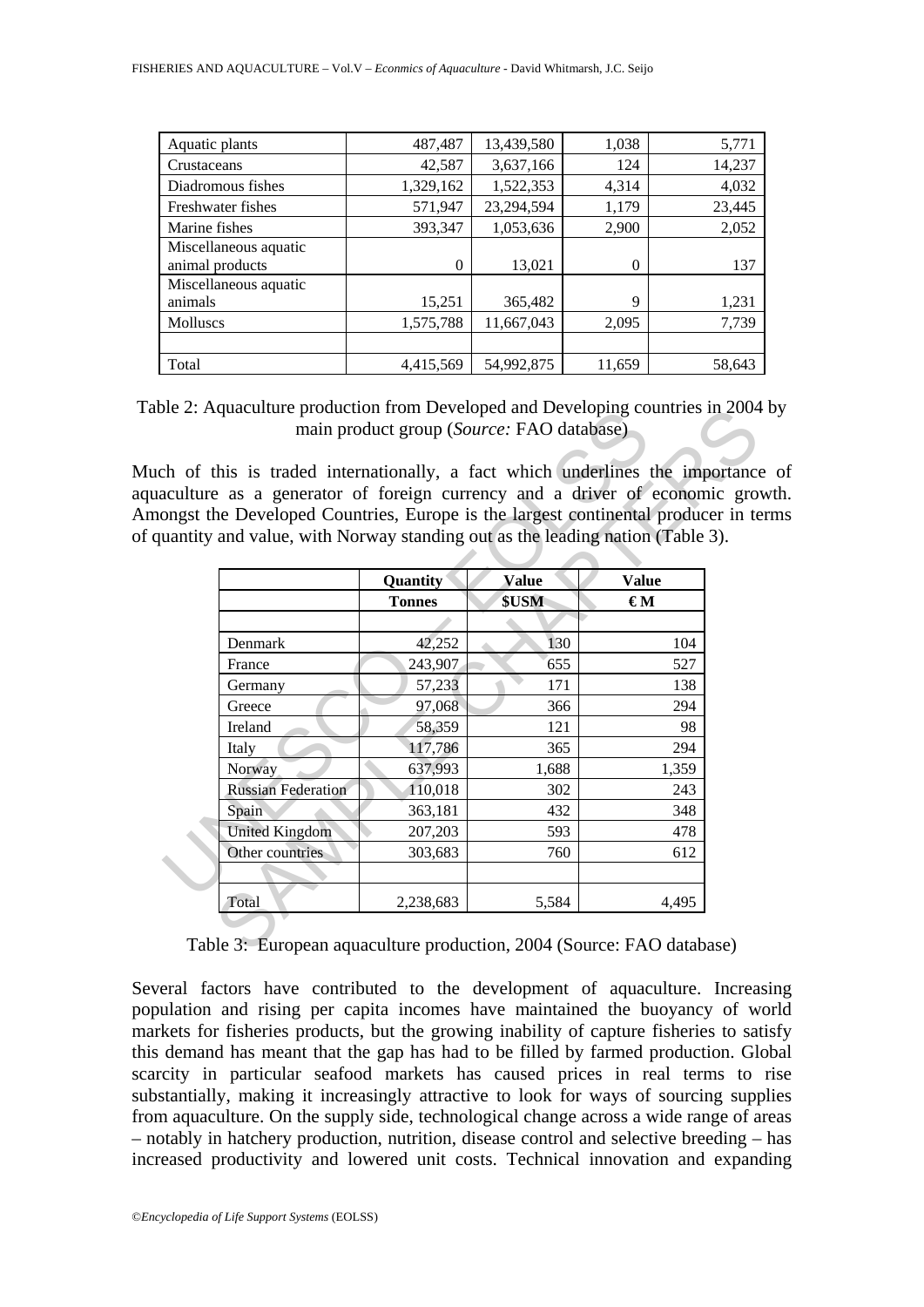demand have also helped to diversify the range of organisms that can be profitably cultivated, such that at the present time over 200 species of aquatic animals and plants are commercially grown compared to little more than 70 in 1950. Policy measures have given additional impetus to aquaculture development, and though the regulations which are nowadays applied to fish farming have become increasingly onerous to many producers, governments in general have been supportive of aquaculture and have encouraged its growth through financial incentives.

ation illustrated by what has happened in the European markets thas and sea bream as well as in Asian markets for shrimp,<br>iously benefited from this, but producers have found themselve<br>it margins and the choice of either q Instrated by what has happened in the European markets for farmed salm<br>
also the benefited from this, but producers have found themselves facing market<br>
then the consense of the consense for string. Consumers I benefited f The picture we obtain is of an industry which has grown in response to commercial opportunity, in the process contributing significantly to World food supplies. It is salutary to consider briefly the market dynamics which has accompanied this, and how it has affected the distribution of economic benefits. For some farmed species the volume of production has been great enough to cause a significant drop in price, a situation illustrated by what has happened in the European markets for farmed salmon, sea bass and sea bream as well as in Asian markets for shrimp. Consumers have obviously benefited from this, but producers have found themselves facing narrower profit margins and the choice of either quitting the market or cutting costs in order to stay in business. For export-oriented Developing Countries the implications are considerable, since it means that much of the economic surplus generated by aquaculture is being appropriated by their overseas trading partners in the form of cheaper supplies. While aquaculture growth has undoubtedly produced significant benefits in the form of poverty alleviation and food security, as we shall see shortly, the wider trade effects should not be overlooked.

TO ACCESS ALL THE **18 PAGES** OF THIS CHAPTER, Visit: http://www.eolss.net/Eolss-sampleAllChapter.aspx

#### **Bibliography**

- - -

Bailly, D. and Willmann, R. 2001. Promoting sustainable aquaculture through economic and other incentives. In Subasinghe RP et al. (eds.) Aquaculture in the Third Millenium. Technical Proceedings of the Conference on Aquaculture in the Third Millenium, Bangkok, Thailand, 2025 February 2000. pp 95- 101, NACA, Bangkok and FAO, Rome. [Examines the scope for achieving environmental sustainability in aquaculture through economic incentives, contrasting their use with the traditional 'command and control' approach to environmental management]

Barbier, E.B. and Cox, M. 2004. An economic analysis of shrimp farm expansion and mangrove conversion in Thailand. *Land Economics* 80: 389-407 [Presents a detailed analysis of the factors influencing mangrove conversion to shrimp farming]

Burbridge, P., Hendrick, V., Roth, E. and Rosenthal, H. 2001. Social and economic policy issues relevant to marine aquaculture. *Journal of Applied Icthyology* 17: 194-206 [Provides a useful discussion of the positive and negative effects of aquaculture development and how these can be incorporated into policy ]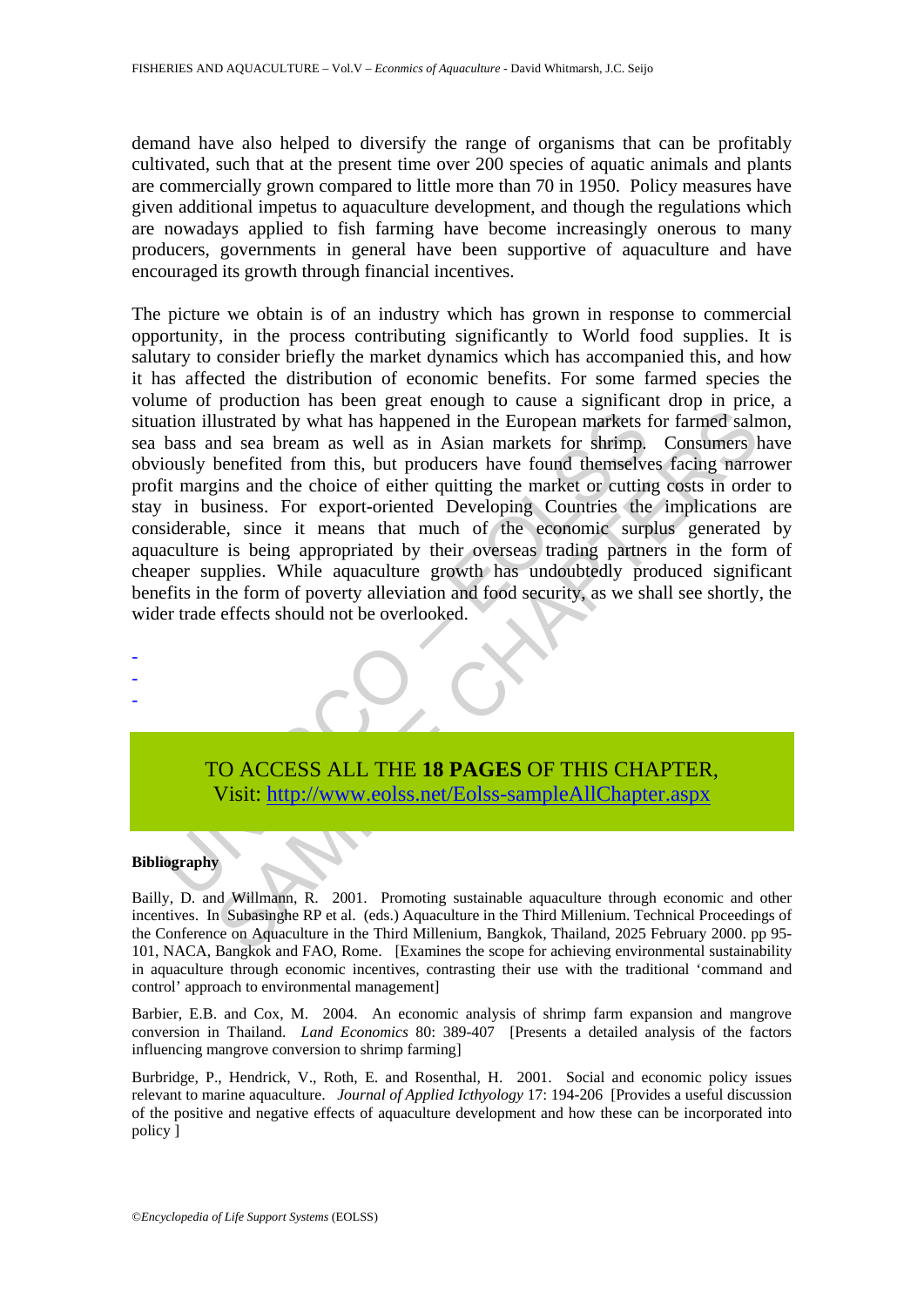Dey, M.M. and M. Ahmed. 2005. Aquaculture-food and livelihoods for the poor in Asia: a brief overview of the issues. *Aquaculture Economics and Management*. 9:1-10 [Demonstrates the broader role which aquaculture can play in tackling food insecurity and poverty in developing countries]

Edwards, P.; D.C. Little & H. Demaine (Eds.). 1993. *Rural Aquaculture.* CABI Publishing. 358p. [Highlights aquaculture's role as a provider of protein in less developed countries and its potential to sustain rural livelihoods]

FAO. 2006. State of World Aquaculture. FAO Fisheries Technical Paper, 500:134p. [Describes the current global status of aquaculture and analyses the development trends underlying this]

Haylor, G. and S. Bland. 2001. Integrating aquaculture into rural development in coastal and inland areas. In: R.P. Subasinghe, P. Bueno, M.J. Phillips, C. Hough, S.E. McGladdery & J.R. Arthur, (eds). Technical proceedings of the Conference on Aquaculture in the Third Millenieum, Bangkok, Thaila, 20-25 February 2000. pp 73-81. [Highlights the role of aquaculture in rural development, and considers the steps needed to ensure sound governance and stakeholder participation]

Martínez, J.A. y J.C Seijo. 2001a. Economics of risk and uncertainty of alternative water exchange and aeration rates in semi-intensive shrimp culture systems. *J. Aquaculture Economics & Management.* 5(3/4):129-146. [Constructs a bioeconomic model to compare the economic performance of two alternative systems for shrimp production]

inex, J.A. y J.C. Seijo. 2001a. Economics of risk and uncertainty of alternative<br>ion rates in semi-intensive shrimp culture systems. *J. Aquaculture Econo*<br>fields):129-146. [Constructs a bioeconomic model to compare the ec I. y J.C. Seijo. 2001a. Economics of risk and uncertainty of alternative water exchange<br>is in semi-intensive shrimp culture systems. J. Aquaculture Economics & Manageto.<br>[Constructs a bioeconomic model to compare the econ Muir J, Bruger C, Young J, Stewart J. 1999. The solution to pollution ? The value and limitations of environmental economics in guiding aquaculture development. Aquaculture Economics and Management 3: 43-57 [Reviews the major techniques for valuing the externalities of aquaculture, and considers how these can be more effectively incorporated into aquaculture planning and decision-making]

Neiland, A.E., Soley, N., Varley, J.B. and Whitmarsh, D.J. 2001. Shrimp aquaculture: economic perspectives for policy development. *Marine Policy* 25: 265 – 279 [Provides an overview of shrimp aquaculture and the issues that need to be considered by policy-makers in ensuring the sustainability of the industry]

Sathirathai, S. and Barbier, E.B. 2001. Valuing mangrove conservation in Southern Thailand. *Contemporary Economic Policy* 19: 109-122 [Presents a detailed analysis of the financial and economic returns from converting mangroves to shrimp ponds compared with the benefits of conservation]

Seijo, J.C. 2004. Risk of exceeding bioeconomic limit reference points in shrimp aquaculture systems. *Aquaculture Economics and Management* 8(3/4):201-212. [Presents a classification of indicators and reference points for aquaculture production systems, and analyses the probability of exceeding LRPs under alternative harvest timing decisions]

Soley, N., Neiland, A. and Nowell, D. 1994. An economic approach to pollution control in aquaculture. *Marine Pollution Bulletin* 28(3): 170-177 [Shows how economics can provide a framework for understanding pollution externalities in cage aquaculture, and offers a range of policy options for dealing with the pollution problem

Whitmarsh, D. and Wattage, P. 2006. Public attitudes towards the environmental impact of salmon aquaculture in Scotland. *European Environment* 16(2): 108 – 121

[Reports the results of a public attitude survey aimed at establishing the importance attached to the environmental performance of salmon aquaculture in Scotland]

World Bank 2006. *Aquaculture: Changing the Face of the Waters. Meeting the Promise and Challenge of Sustainable Aquaculture*. Report 36622 – GLB [Provides information and guidance to decisionmakers on sustainable aquaculture, and highlights the key issues and challenges for the future]

#### **Biographical Sketches**

**David Whitmarsh** is Professor of Marine Resource Management in the Department of Economics, University of Portsmouth. He teaches on a range of undergraduate and postgraduate courses within the Department, and supervises doctoral students attached to the CEMARE research group. His specialist expertise is in the economics of the marine environment, and over the past 30 years he has undertaken both theoretical and applied research in this area. Academic journals he has published in include *Land Economics*, *Journal of Economic Education*, *Project Appraisal*, *Marine Policy*, *Marine Pollution*